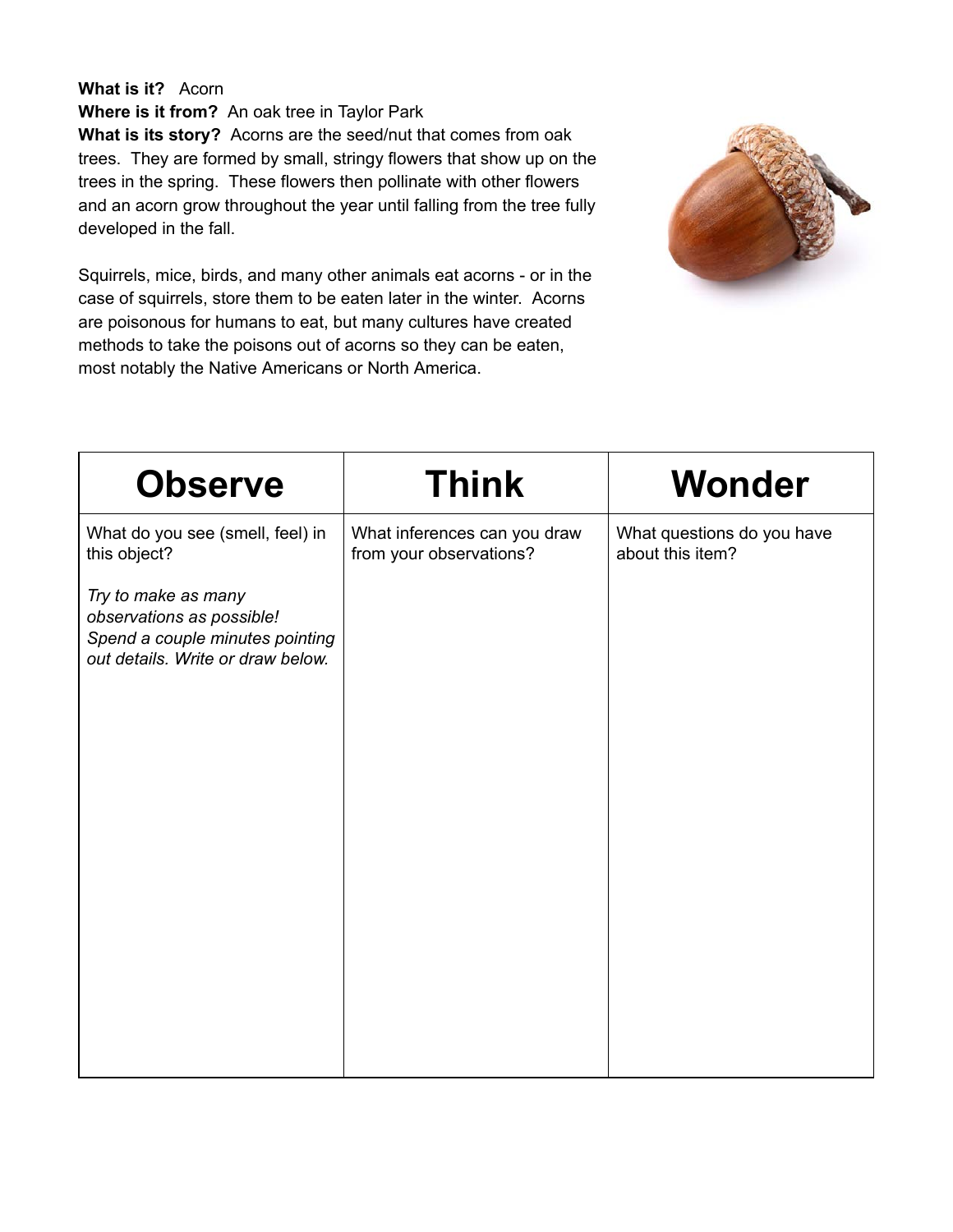## **What is it?** Gray Squirrel

**Where is it from?** It lives in Taylor Park

**What is its story?** The Gray Squirrel ( *Sciurus carolinensis* ) is native to North America. Gray squirrels eat bark, berries, nuts and other parts of plants. They can climb trees with their sharp claws and like to jump from tree to tree to get around town. Gray squirrels are rodents, so they have four front teeth that never stop growing! They keep their teeth short by chewing on hard nuts and bark though, so their teeth never get too long.



In the summer, squirrels make big nests in trees and can be seen all around town, chowing down on their favorite snacks. In the fall, squirrels bury nuts that they will later dig back up to eat during the winter. In the winter, squirrels find a nice big hole in a tree to hibernate in, coming out only to search out a stash of nuts when they get hungry.

| <b>Observe</b>                                                                                                           | <b>Think</b>                                            | Wonder                                         |
|--------------------------------------------------------------------------------------------------------------------------|---------------------------------------------------------|------------------------------------------------|
| What do you see (smell, hear,<br>feel) in this object?                                                                   | What inferences can you draw<br>from your observations? | What questions do you have<br>about this item? |
| Try to make as many<br>observations as possible!<br>Spend a couple minutes pointing<br>out details. Write or draw below. |                                                         |                                                |
|                                                                                                                          |                                                         |                                                |
|                                                                                                                          |                                                         |                                                |
|                                                                                                                          |                                                         |                                                |
|                                                                                                                          |                                                         |                                                |
|                                                                                                                          |                                                         |                                                |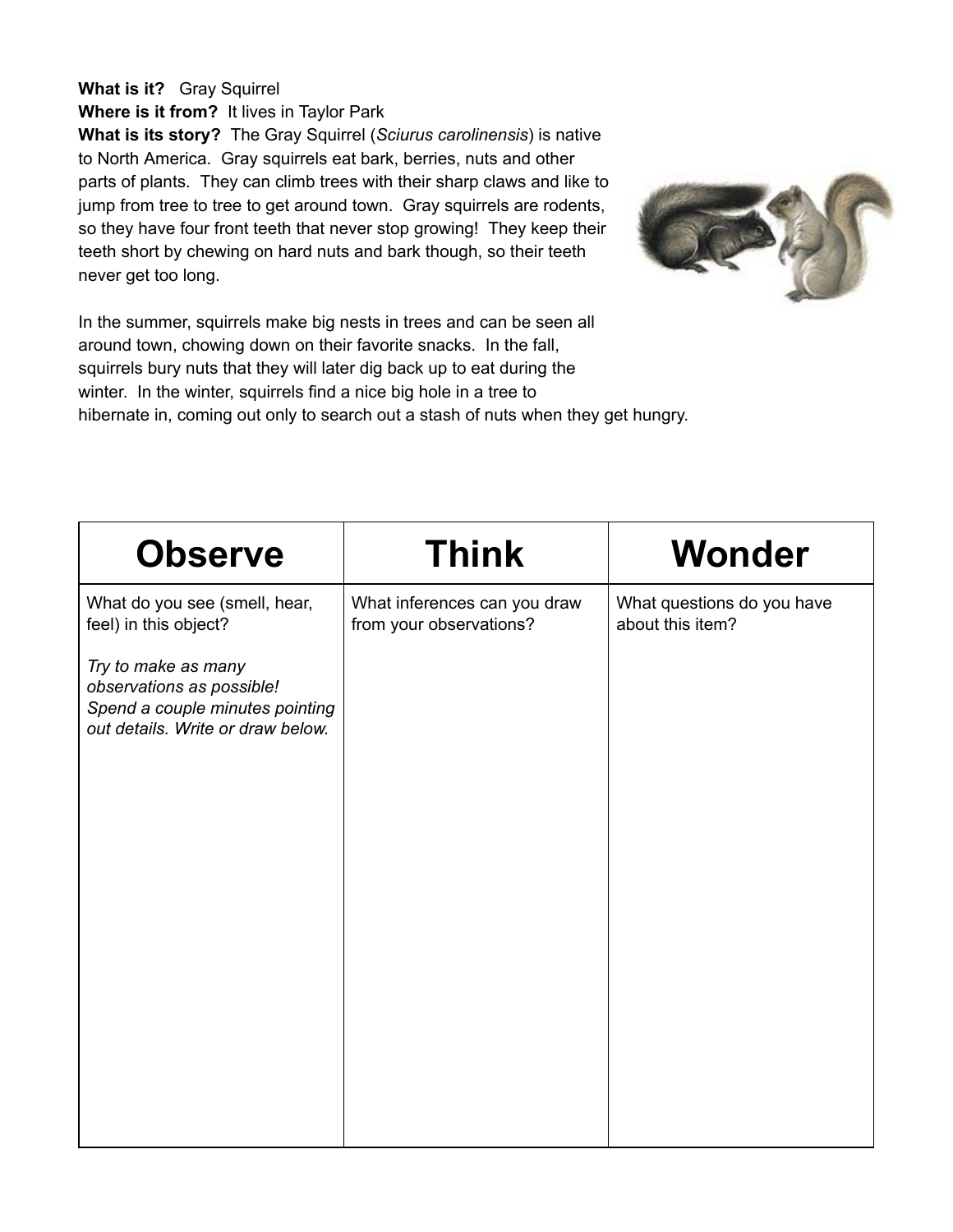#### **What is it?** Blade of grass

**Where is it from?** Taylor Park - and fields everywhere **What is its story?** Grass is an important part of the lives of people and animals alike. There are thousands of kinds of grass in the world. Grass provides a home and shelter for many kinds of insects and small animals. It is also eaten as food by things as small as ants or as large as horses. During the year, grasses flower and produce seeds, usually called grains. Some grass grains are even eaten by humans, such as wheat, barley, and oats.

Did you know that grass helps us breathe? Every day, grass absorbs carbon dioxide (what we breathe out) and sunshine, and converts them into oxygen, the gas that we humans need to breathe to survive. The chemical that grass uses to do this is called chlorophyll, which is a green color. So the next time someone asks you why the grass is green, tell them because it's photosynthesizing!



| <b>Observe</b>                                                                                                           | <b>Think</b>                                            | <b>Wonder</b>                                  |
|--------------------------------------------------------------------------------------------------------------------------|---------------------------------------------------------|------------------------------------------------|
| What do you see (smell, hear,<br>feel) in this object?                                                                   | What inferences can you draw<br>from your observations? | What questions do you have<br>about this item? |
| Try to make as many<br>observations as possible!<br>Spend a couple minutes pointing<br>out details. Write or draw below. |                                                         |                                                |
|                                                                                                                          |                                                         |                                                |
|                                                                                                                          |                                                         |                                                |
|                                                                                                                          |                                                         |                                                |
|                                                                                                                          |                                                         |                                                |
|                                                                                                                          |                                                         |                                                |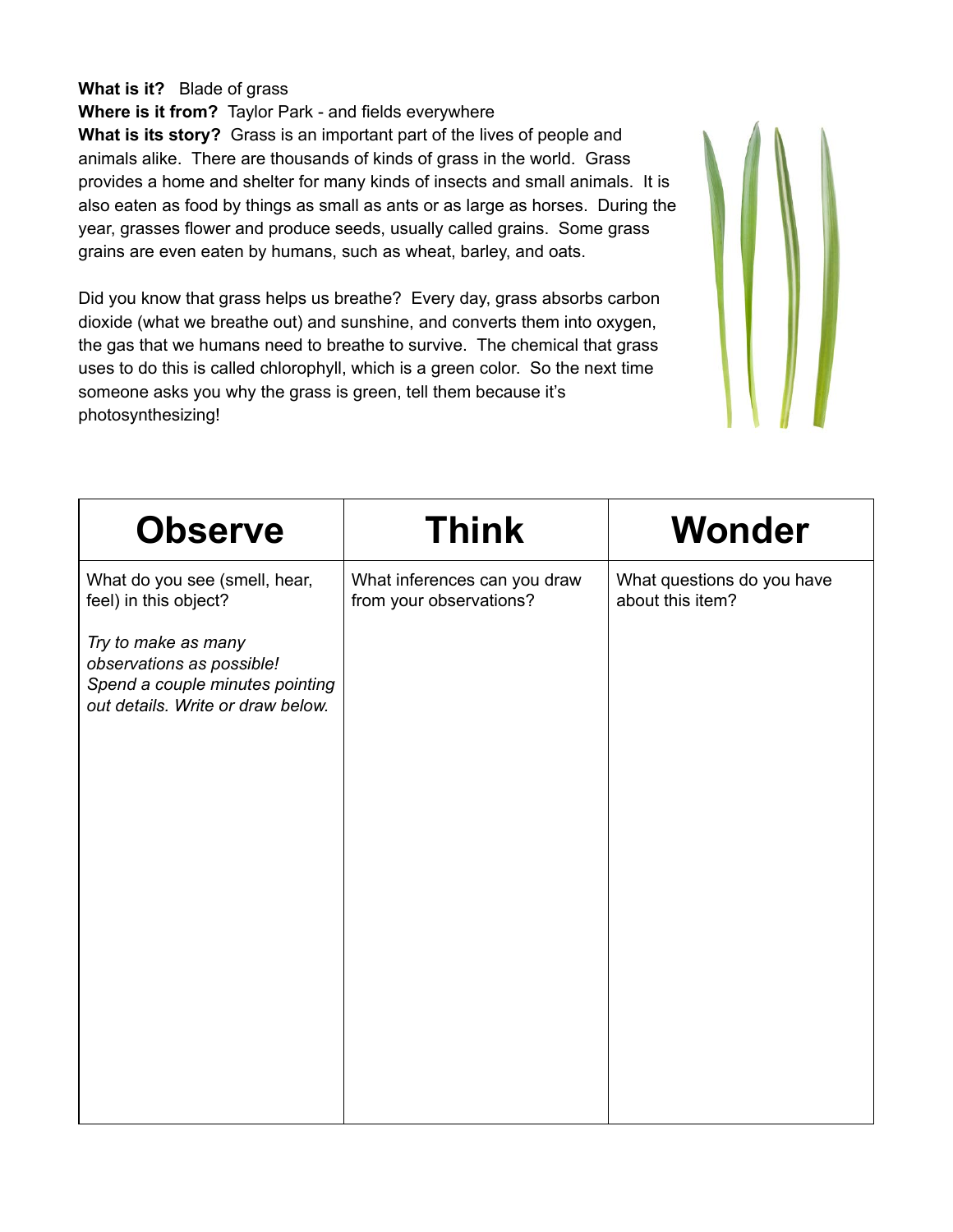# **What is it?** Pine Needle

**Where is it from?** Pine Trees

**What is its story?** Pine Needles are found on Pine Trees, which are a type *with the story***?** Pine Needles are found on Pine Trees, which are a type tree that is called coniferous. Coniferous means that the trees that produce needles instead of trees and cones instead of fruit and seeds. Pine needles work just like leaves, but they are a different shape and stay green and on the tree year-round, instead of falling off the tree every autumn. In addition, pine needles have a waxy exterior, which keeps them healthier when the temperature gets cold.

Even though there are many pine needles growing in nature, very few animals eat them. Other than a few insects and small mammals, most animals pass do not eat pine needles. Pine needles have very few nutrients  $\mathbb{W}$  in the needle that would help animals grow and be healthy, and the waxy coating on pine needles tastes gross to most animals, so they pass it up for a tastier snack.



| <b>Observe</b>                                                                                                           | <b>Think</b>                                            | Wonder                                         |
|--------------------------------------------------------------------------------------------------------------------------|---------------------------------------------------------|------------------------------------------------|
| What do you see (smell, hear,<br>feel) in this object?                                                                   | What inferences can you draw<br>from your observations? | What questions do you have<br>about this item? |
| Try to make as many<br>observations as possible!<br>Spend a couple minutes pointing<br>out details. Write or draw below. |                                                         |                                                |
|                                                                                                                          |                                                         |                                                |
|                                                                                                                          |                                                         |                                                |
|                                                                                                                          |                                                         |                                                |
|                                                                                                                          |                                                         |                                                |
|                                                                                                                          |                                                         |                                                |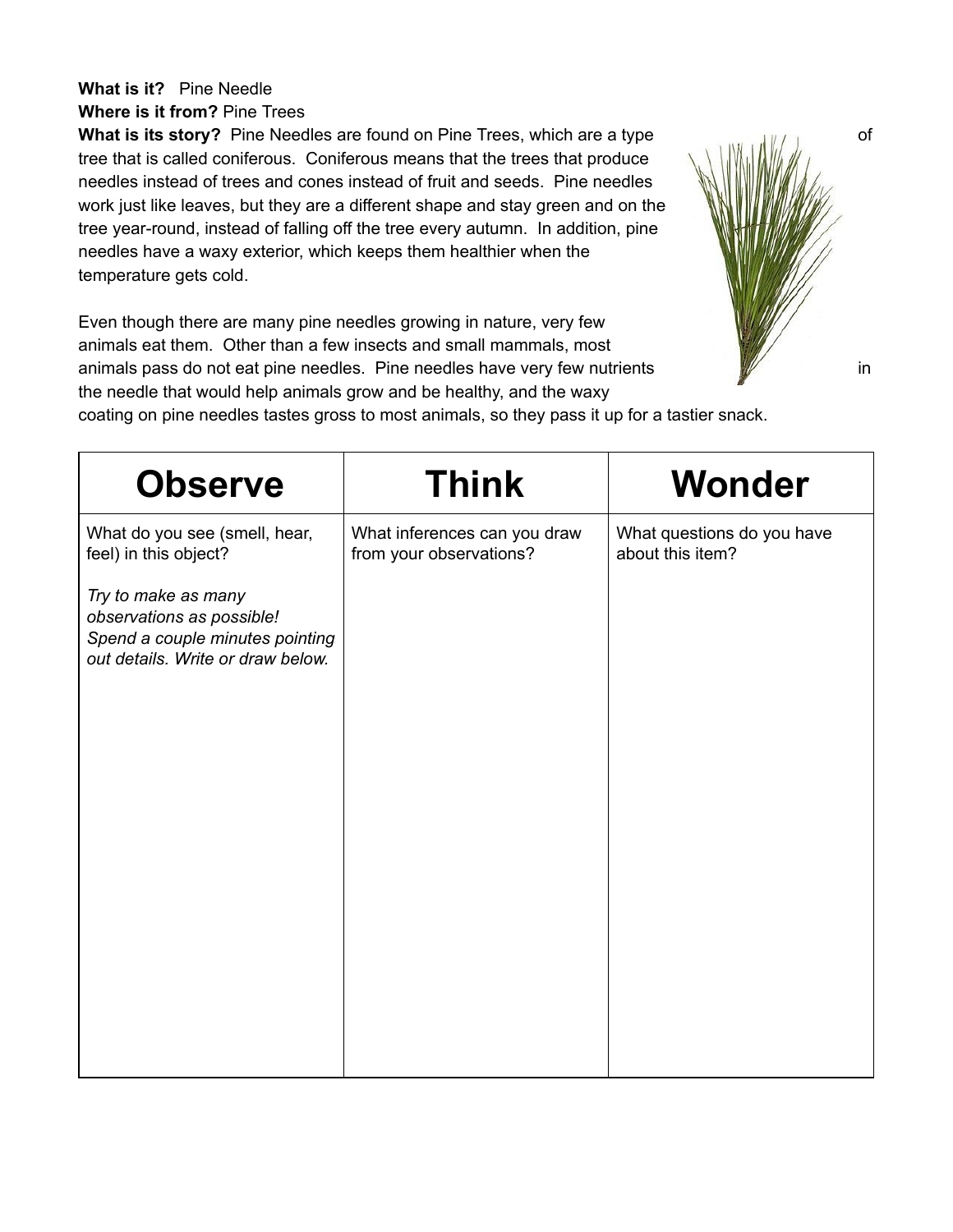**What is it?** Ant

**Where is it from?** Underground in Taylor Park **What is its story?** Ants live in underground colonies of tunnels. The ants you usually see above ground are worker ants, however there are also also breeder ants and queen ants that stay underground in the colony. Ants eat many types of plants and plant matter, although they usually take their food back to the colony to eat instead of eating it off the plant.



There are over 12,000 species of ants in the world, and most ants an lift up to 20 times what they weigh! Ants are insects, meaning

that they have antennae, 6 legs, and 3 body segments- also, the queen and breeder ants have wings, which the workers do not.

| <b>Observe</b>                                                                                                           | <b>Think</b>                                            | <b>Wonder</b>                                  |
|--------------------------------------------------------------------------------------------------------------------------|---------------------------------------------------------|------------------------------------------------|
| What do you see (smell, hear<br>feel) in this object?                                                                    | What inferences can you draw<br>from your observations? | What questions do you have<br>about this item? |
| Try to make as many<br>observations as possible!<br>Spend a couple minutes pointing<br>out details. Write or draw below. |                                                         |                                                |
|                                                                                                                          |                                                         |                                                |
|                                                                                                                          |                                                         |                                                |